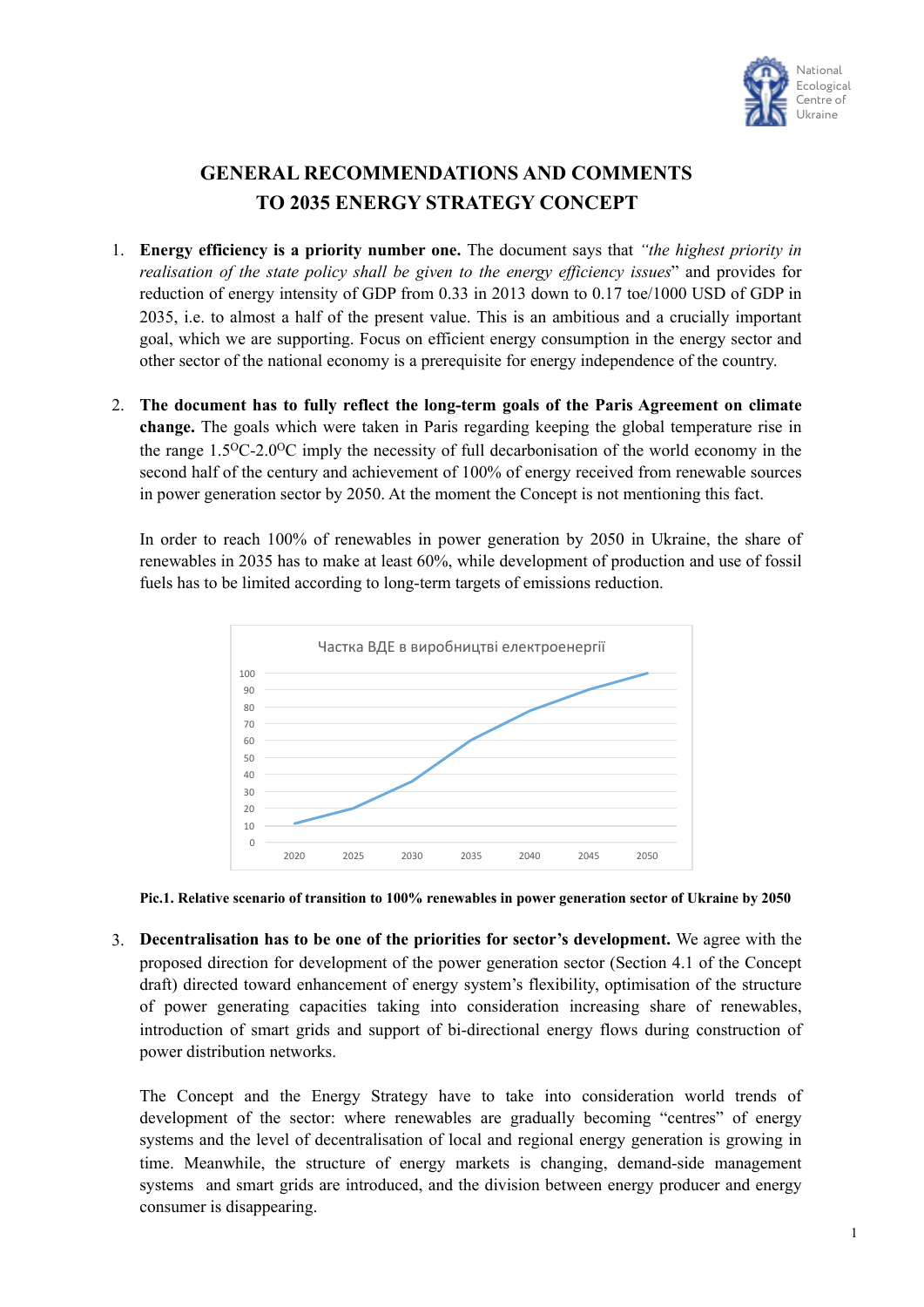

Therefore, conditions for the new decentralised system have to be set up, taking into account that system's management system would consist of more institutions, including those on a local level. Hence, the Strategy has to envisage that all the local development plans include the issue of energy supply at their level (while considering requirements of the national grid). In this way, network management system will be gradually changing and all the mentioned alterations have to be among the priorities of public management.

Moreover, in order to assure an active development of power generation at private households level, it is necessary to look for additional incentive mechanisms, such extension of the green tariff or other ones which will replace it in the future.

4. **Construction of new coal TPP units should not be included in the plans for sector's development.** The document envisages a *"relative stabilisation of the total installed capacity of coal-fired TPP at the current level"*, which in effect means the necessity to build new coal units while decommissioning the old ones whose designed life-span expired.

Coal power sector is the largest source of air pollution, which has a direct impact on population's health and is accompanied by the highest GHG emissions. According to the Paris Agreements goal, global economy has to be fully decarbonised already in the second half of the century. This implies gradual phase out of coal capacities, but not their stabilisation. Therefore, TPP units have to be replaces by renewable units.

It is important to take into consideration that the need for big-scale TPPs which operate on fossil fuels will be decreasing, also due to changes in standards of energy efficiency of buildings. The final goal of this changes should be transformation of the buildings from such that consume energy to energy producers.

In shorter term, in order to balance energy systems in the conditions of rapidly growing share of renewables and to ensure supply of heat energy for cities, priority shall be given to the use of natural gas fuel at CHPs (combined heat and power plants) as the least polluting fossil fuel. Last year also showed the possibility for Ukraine to diversify gas supply and reduction of its cost.

5. **Construction of new nuclear power units should not be included in the plans of sector's development, and the units which reached the end of the designed lifespan have to be prepared to be safely decommissioned**. The document suggests that the share of power generation from NPPs in the total electricity production *"… will remain at 50%, and extension of lifespan of the operating units, as well as construction of new ones, is envisaged"*.

However, keeping this share of nuclear power generation is not justified. The first draft of the Energy Strategy Concept (of 11.12.2015) states that the maximally achievable level of diversification of nuclear fuel in 2035 makes 50%. This means that Ukrainian NPPs would be critically dependent on fuel supplies from Russia in the next two decades, which is crucial for the questions of energy independency and security.

<span id="page-1-1"></span>Nuclear energy in the world is currently at a stage of stagnation, share of world power generation at NPPs is constantly declining<sup>1</sup>[,](#page-1-0) while the costs of construction, modernisation and

<span id="page-1-0"></span><http://www.worldnuclearreport.org/IMG/pdf/201408msc-worldnuclearreport2014-lr-v4.pdf> [1](#page-1-1)